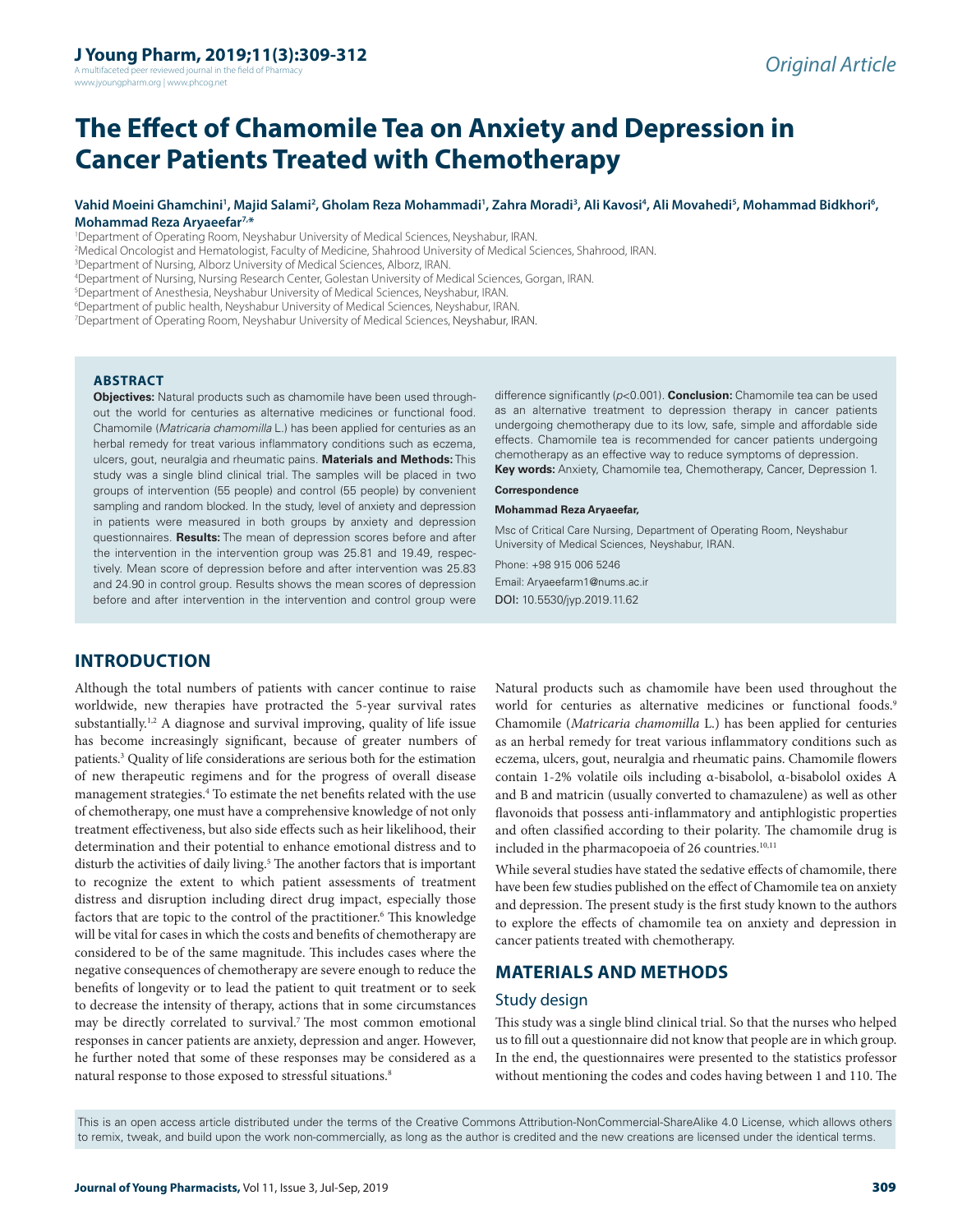study population included cancer patients visiting to the department of chemotherapy at 22 Bahman Hospital in Neishabour. In this study, the sampling was easy and accessible so that all patients who were willing to participate in this study were used. A patient selected among all patients that visited to the chemotherapy department of 22 Bahman hospital in Neyshabur. Patients were randomly divided into intervention and control groups. It should be noted that the samples will be placed in two groups of intervention (55 people) and control (55 people) by convenient sampling and random blocked after taking the consent criteria (consent form to participation in the research project) and filling in the questionnaire (To assess anxiety, depression and demographic information) by the researcher.

The sample size was calculated using power analysis for independent t-test. The sample size is determined in two groups of 100 patients considering the alpha value of 0.05, the study power of 80%, the maximum effect size of 50% and referring to the Altman table, which is considered total sample size of 110 patients based on 10% attrition.

#### Intervention

At the beginning of the study, level of anxiety and depression in patients were measured in both groups by anxiety and depression questionnaires. Then, according to similar studies, the intervention group was asked to use chamomile tea once a day for 2 weeks. During the treatment period, patients are encouraged to drink chamomile tea on a weekly by SMS, to avoid forgetfulness in the use of the drug.

#### Outcome measures

The questionnaires were two parts. The first part of the demographic information includes the name, gender, age, education, marital status, type of cancer and occupation. The second part was anxiety and depression questionnaires. The Beck Anxiety Inventory was introduced in 1990 by Aaron Temkin Beck and his colleagues who specifically assess the severity of clinical symptoms in individuals. The questionnaire is a 21-point scale in which a subject in each subject chooses one of four options that indicates the severity of her anxiety. Each question has four options range from 0 to 3 scored four part. The total score on the questionnaire are range from 0 to 63. This questionnaire has a high validity, its internal consistency coefficient (alpha coefficient) is 92%, its reliability is 0.75 with a one-week trial and the correlation of its materials varies from 0.07 to 0.76.12

# Ethical considerations

This study was done after approval by the Research Council and the Ethics Council of the Neyshabur Medical Faculty. We emphasized that participation in this study was voluntary and that refusing to participate would not affect their rights in any way. Those who agreed to participate signed a consent form.

#### Data analysis

The SPSS (version 21) statistical software package was applied to analyses the data. Demographic characteristics and questionnaire data were reported using descriptive statistics, including percentage, frequency, mean and standard deviation. Two-sample t-tests were used to examine the mean differences in anxiety and depression between the two groups (See consort flow diagram 1).

# **RESULTS**

A total of 110 patient's cancer (61 males and 49 female) were enrolled in this study. Valid data were obtained from 55 participants in the experimental group (age range: 24-69 years) and 55 participants in the control group (age range: 25-69 years). The majority of patients had diploma or



**Diagram 1:** Modified consort flow diagram for individual randomized controlled trials of nonpharmacologic treatments.

An extra box per intervention group relating to care providers and centers has been added.

 $IQR =$  interquartile range; max = maximum; min = minimum

less diploma education. Also, it was the most type of cancer among patients related to gastric, breast and colon cancer (Table 1).

The mean of anxiety score before and after chamomile tea consumption was 23.10 and 17.61, respectively. Also, the mean anxiety score before and after placebo was 22.03 and 21.25 in the control group. A two-sample t-test was performed to compare the effectiveness of the intervention that results demonstrated the mean scores of anxiety before and after intervention in the intervention group were difference significantly  $(p<0.001)$ . Also, there was a significant difference between the mean scores of anxiety before and after intervention in the control group (*p*<0.001) (Table 2). The mean of depression scores before and after the intervention in the intervention group was 25.81 and 19.49, respectively. Mean score of depression before and after intervention was 25.83 and 24.90 in control group. Results shows the mean scores of depression before and after intervention in the intervention and control group were difference significantly (*p*<0.001) (Table 2).

Table 3 shows that the benefits to patient cancer of drinking chamomile tea for 2 weeks include significant improvements in the physical symptoms associated with the symptoms of depression. But, no significant differences were identified between the groups in mean score of depression.

The multivariate linear regression analysis was used to compare the effect of base diseases and the duration of cancer on depression and anxiety scores after the intervention. This method and the fact that there is irretrievable wrong between some of the variables meant that the analysis of symptoms could not be controlled for type of cancer, age and gender. This imposes some limitations on the interpretation of the results. Table 4 shows that base disease can have an impact on our results.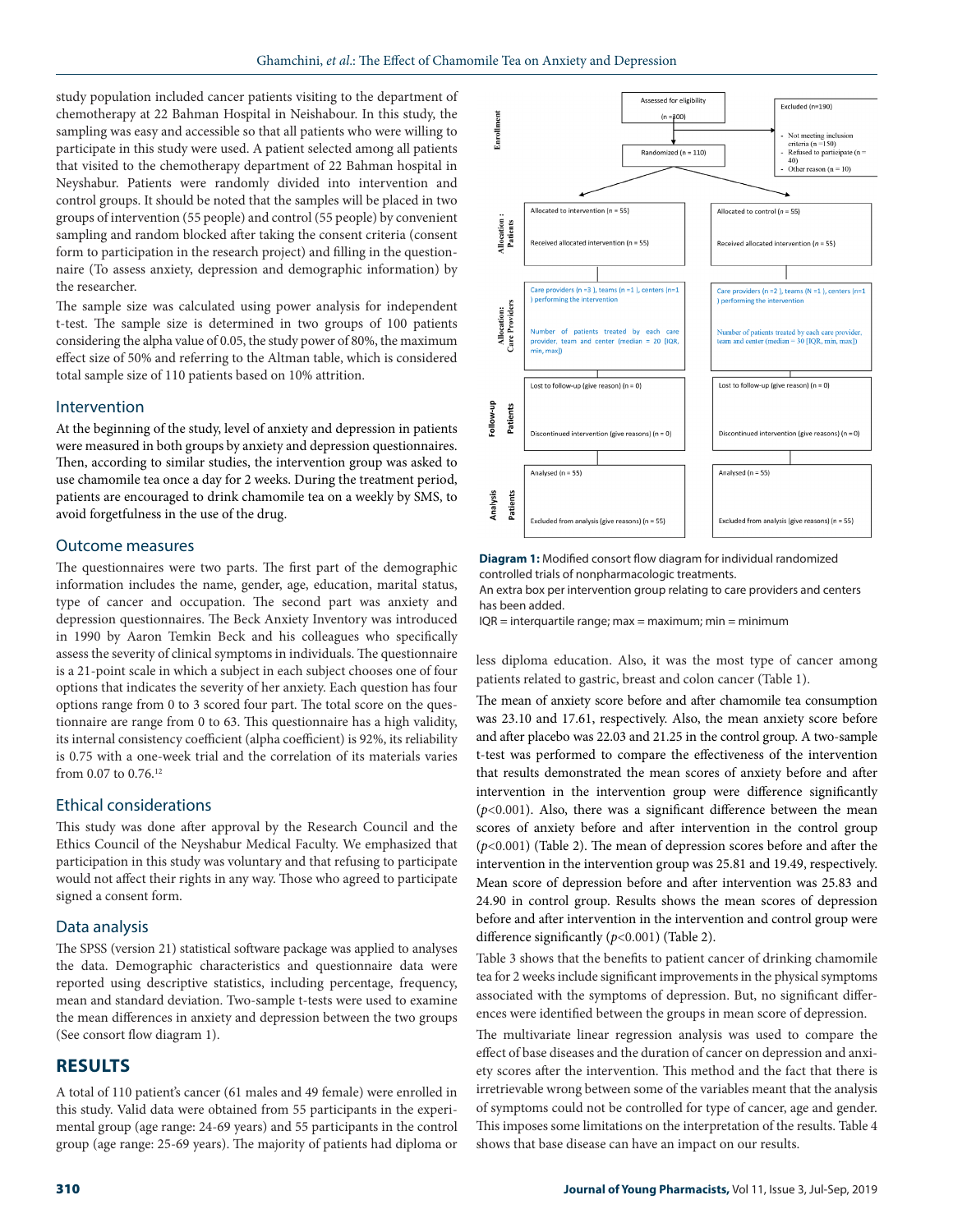#### **Table 1: Demographics and Clinical Characteristics.**

| <b>Index</b>                    |                          | <b>Amount</b>  | <b>Percent</b> |
|---------------------------------|--------------------------|----------------|----------------|
| <b>Sex</b>                      | Male                     | 61             | 55.45          |
|                                 | Female                   | 49             | 44.55          |
| Age group (Years)               | $20 - 29$                | $\mathbf{1}$   | 0.91           |
|                                 | $30 - 39$                | 12             | 10.91          |
|                                 | $40 - 49$                | 20             | 18.18          |
|                                 | $50 - 59$                | 47             | 42.73          |
|                                 | $60 - 69$                | 30             | 27.27          |
| Education                       | Less than a diploma      | 35             | 31.82          |
|                                 | Diploma                  | 14             | 12.73          |
|                                 | <b>Associates Degree</b> | $\overline{2}$ | 1.82           |
|                                 | Bachelor                 | $\overline{3}$ | 2.73           |
| hospitalized cancer<br>patients | Yes                      | 55             | 50             |
|                                 | N <sub>o</sub>           | 55             | 50             |
| Major disease types             | <b>Diabetes</b>          | 19             | 17.27          |
|                                 | Blood pressure           | 16             | 14.55          |
|                                 | Kidney disease           | 8              | 7.27           |
|                                 | Heart disease            | 24             | 21.82          |
|                                 | No disease               | 43             | 39             |
| Type of Cancer                  | Gastric                  | 28             | 25.45          |
|                                 | <b>Breast</b>            | 27             | 24.55          |
|                                 | Colon                    | 30             | 27.27          |
|                                 | Esophagus                | 3              | 2.73           |
|                                 | Lung                     | 11             | 10             |
|                                 | Thyroid                  | 1              | 0.91           |
|                                 | Bone                     | 3              | 2.73           |
|                                 | Blood                    | $\overline{4}$ | 3.64           |
|                                 | Liver                    | 3              | 2.73           |

**Table 2: Two-sample t-tests for outcome variables, experimental and control groups.**

| Variable   |              | Mean before<br>intervention | <b>Mean after</b><br>intervention | P-value |
|------------|--------------|-----------------------------|-----------------------------------|---------|
| Anxiety    | Experimental | 23.10                       | 17.61                             | < 0.001 |
|            | Control      | 22.03                       | 21.25                             | < 0.001 |
| Depression | Experimental | 25.81                       | 19.49                             | < 0.001 |
|            | Control      | 25.83                       | 24.90                             | < 0.001 |

# **DISCUSSION**

We found that patient cancer that drank chamomile tea once each day for one week realized significant improvements in their physical-symptoms-related depression. However, these effects of chamomile tea may be short-lived and not used for long periods of time. Chamomile sedative effect is due to the presence of an epinephrine compound that affinity to the central benzodiazepine receptors.13-15 The present study also showed that while drinking chamomile tea for two consecutive weeks was effect on decreasing depression in cancer patients, but there was no significant effect on anxiety in patients. However, justifiable mechanism for the effects of chamomile tea on depression in cancer patients is still completely unclear and requires further analysis Chamomile is a biological

#### **Table 3: Two-sample t-tests for outcome variables, experimental and control groups**

| <b>Before and after intervention.</b> |  |
|---------------------------------------|--|
|---------------------------------------|--|

|            | <b>Variable</b>               | <b>Mean</b><br>experimental<br>group | <b>Mean control</b><br>group | P-value |
|------------|-------------------------------|--------------------------------------|------------------------------|---------|
| Anxiety    | <b>Before</b><br>intervention | 23.10                                | 22.03                        | 0.71    |
|            | After<br>intervention         | 17.61                                | 21.25                        | 0.18    |
| Depression | <b>Before</b><br>intervention | 25.81                                | 25.83                        | 0.99    |
|            | After<br>intervention         | 19.49                                | 24.90                        | 0.003   |

**Table 4: Logistic regression analysis to comparison the effect of interventional variables (tea and placebo) on depression and anxiety.**

|                                     | B    | p-value | 95% Confidence<br><b>Interval</b> |
|-------------------------------------|------|---------|-----------------------------------|
| Anxiety                             |      |         |                                   |
| Group (experimental and<br>control) | 4.16 | 0.13    | $(-1.35-9.68)$                    |
| Depression                          |      |         |                                   |
| Group experimental and<br>control)  | 5.63 | 0.003   | $(1.98 - 9.27)$                   |

profile. An interpretation that can be considered for this effect relates to a mechanism of action similar to non-steroidal, anti-inflammatory drugs as mentioned in the references.16

Considering the variety of cancer cases studied in this study, disease stage, perceived treatment effect and functional status effect on anxiety and depressive symptoms.<sup>8</sup> Also, those who were not sure about the effects of their treatment were probably more anxious and depressed than those who thought their condition had improved.<sup>8</sup> Functional status of patients, including the patient's ability to tolerate the pain may have an impact extent the results of this study. So that those who received less pain relief during the previous week were more depressed and anxiety. Chang *et al.* (2015) a clinical trial that was performed on 80 women after childbirth studied chamomile tea effect on sleep quality, depression and sleep disorders. Patients in the intervention group consumed chamomile tea once a day for 2 weeks and only normal care was taken in the control group, then the questionnaires were completed again. The results showed that chamomile tea can be beneficial for depression, sleep quality and sleep disturbance.<sup>17</sup> The differences between our results and the findings of Chang *et al.* confirm that any cancer patient has a different response to chamomile tea treatment. Also in another study, Mao *et al*. (2016) evaluated long-term chamomile (*Matricaria chamomilla* L.) for prevention of generalized anxiety disorder symptom relapse that result showed longterm chamomile was harmless and significantly reduced moderate-tosevere generalized anxiety disorder symptoms, but did not significantly reduce rate of relapse that result opposite with our study.18 A possible interpretation may be related to consumption chamomile tea for 12 weeks, while in our study was 2 weeks. Probably Chamomile effect is most significant in the long-term on anxiety. Amsterdam *et al*. (2016) studied effect of chamomile extract standardised to reducing anxiety symptoms in individuals (*n* =57) diagnosed with generalized anxiety disorder. Although this study gives evidence for efficacy of chamomile in reducing anxiety, but the most effective dosage remains uncertain that the results were in agreement with our results.